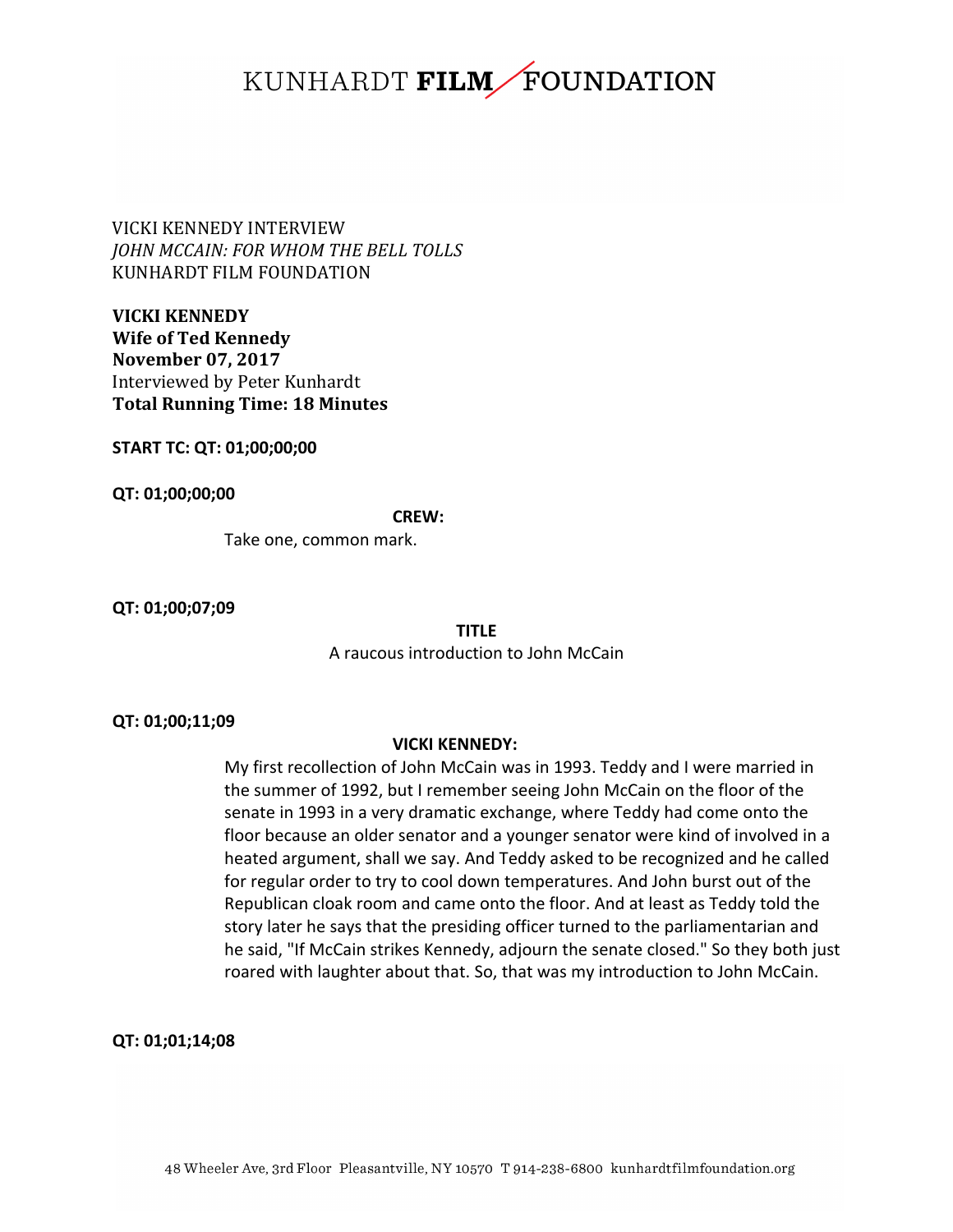## **TITLE**

McCain's work to normalize relations with Vietnam speaks to his character

## **QT: 01;01;18;12**

#### **VICKI KENNEDY:**

You know, I also knew John McCain through John Kerry. And I watched the two of them and heard John Kerry talk a lot about their trips back to Vietnam. And that was such a courageous and powerful thing to do. John McCain, who had been a prisoner of war for all those years, going back and fighting for normalizing relations between our country and Vietnam. So he obviously was a very special human being, who looked beyond narrow interest and looked in a very broad way. And Teddy had enormous respect for that.

## **QT: 01;01;57;21**

## **TITLE**

## The Profiles and Courage Award

#### **QT: 01;02;03;01**

## **VICKI KENNEDY:**

I got to know him when he was a recipient, along with Russ Feingold, of the John F. Kennedy Library Profiling Courage award, and he and his family, he and Cindy, and also with his young son, Jimmy, had come to Boston to receive that award.

#### **QT: 01;02;20;22**

#### **TITLE**

The award was incredibly meaningful to John

#### **QT: 01;02;26;02**

## **VICKI KENNEDY:**

Well, it was a big deal to all of us, and it was a big deal to the library and that's a very nice thing to hear.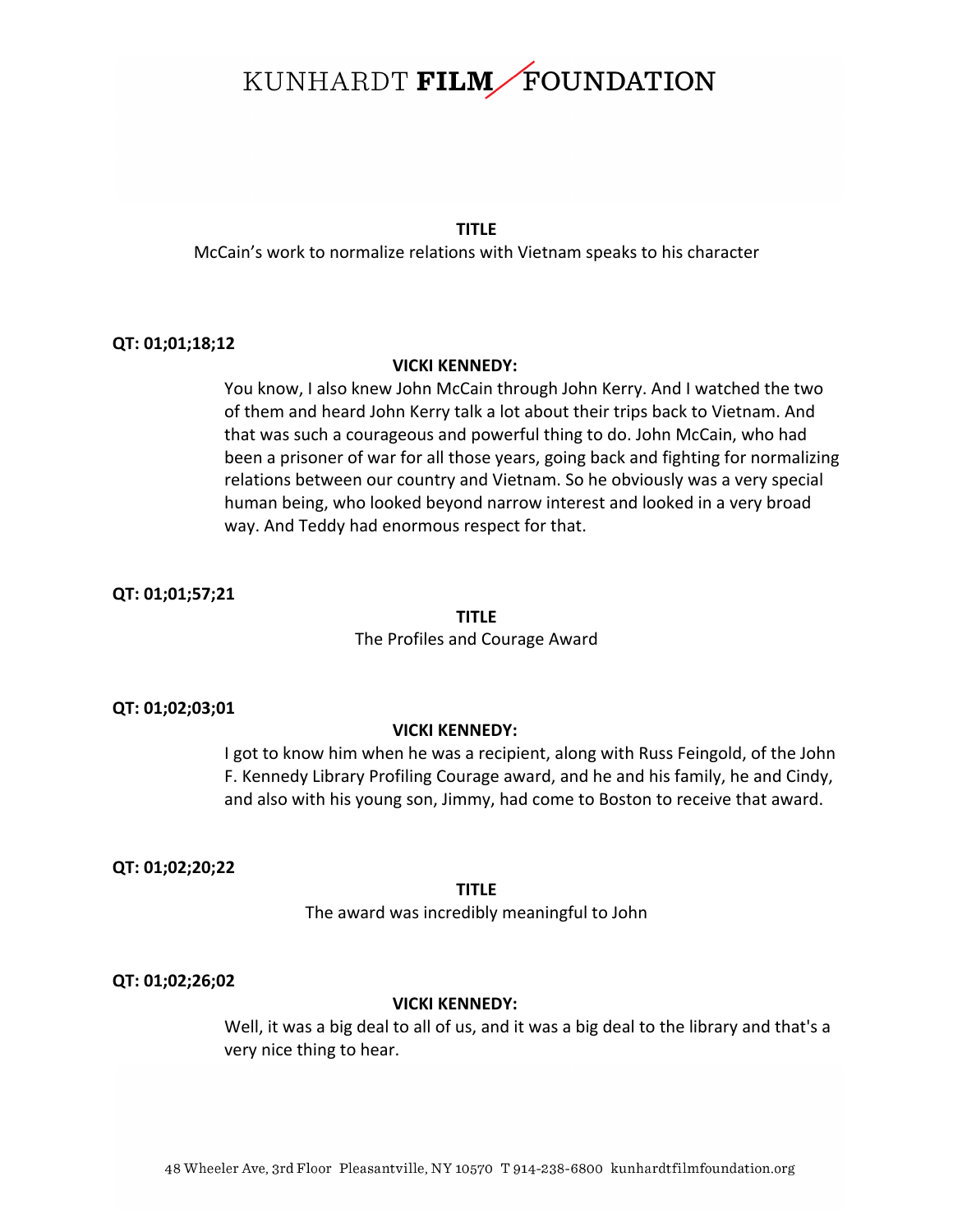#### **QT: 01;02;31;16**

### **TITLE**

John's son Jimmy's  $10^{th}$  birthday was during the ceremony

#### **QT: 01;02;36;05**

#### **VICKI KENNEDY:**

I remember the conflict with his son's birthday very well. I remember Teddy telling me about it, and his concern that John's son's birthday, I think he was going to be 10 years old, and John was worried about not being able to spend as much time in Boston because of his son's 10th birthday. Well, no one loved a birthday more than my husband did, so he planned a wonderful, exciting, extra special birthday for Jimmy, and he told John, he said, "Bring him along, we're going to do something special," and so he did. He had birthday cakes, he had coast guard trips in Boston harbor and it was really fantastic.

**QT: 01;03;14;06**

#### **TITLE**

On the Profiles in Courage Award

#### **QT: 01;03;19;04**

## **VICKI KENNEDY:**

So, the Profiles in Courage Award is given by the Kennedy Library every year to someone who has stood up against their own interest, not worrying about what it meant for their own political future, and stood up for something courageous. It's based on President Kennedy's book, Profiles in Courage, and it was given that year, I believe it was 1999, to Ross Feingold and John McCain, who stood up for campaign finance reform.

#### **QT: 01;03;46;05**

#### **VICKI KENNEDY:**

John stood up against his party, and it was a very difficult thing, I think, from a political point of view, and a courageous thing, from a public interest point of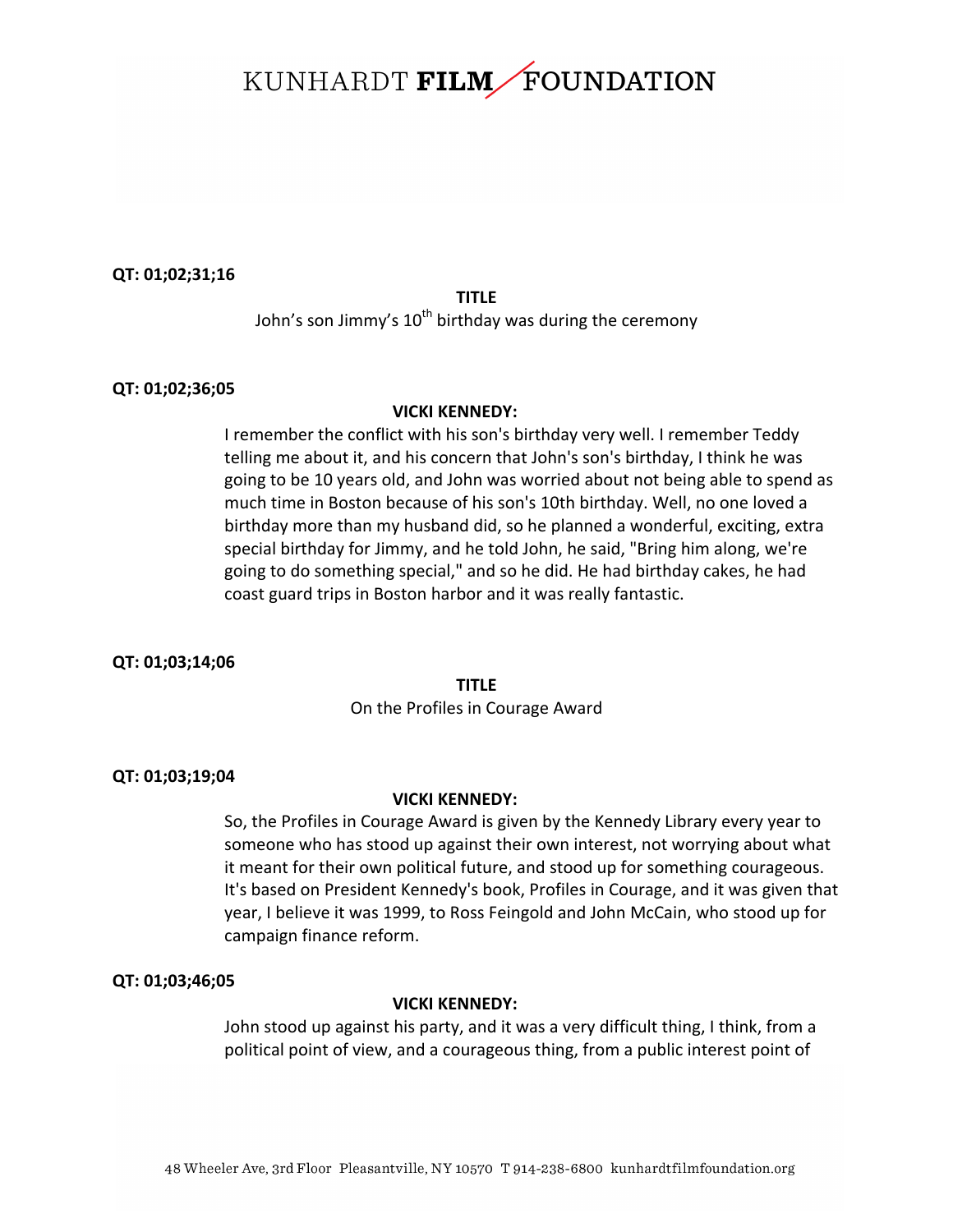view. It was an exhilarating weekend, it starts with a wonderful dinner, and a speech at the dinner. Then there was an award ceremony the next morning, and interviews and a ceremony and more speeches. It was very moving, and then we had, afterwards, I believe we gathered and had a meal together in the library. And it was very wonderful.

#### **QT: 01;04;31;01**

#### **TITLE**

John and Teddy's relationship and looking for common ground

#### **QT: 01;04;36;21**

#### **VICKI KENNEDY:**

Ya know, I think Teddy loved working with John, and John has been very gracious about talking about Teddy as a Senator. He's told me wonderful things about Teddy as a senator, about how he was a person of his word, about how he didn't take himself seriously. He took the issues very seriously, and how he was always looking for common ground. And he's told me stories about how Teddy would just bellow on the floor of the senate, and then right afterwards, would pat him on the back and say, "That was pretty good, right?" He said they could sort of go at it and then come back and still be friends.

## **QT: 01;05;11;17**

#### **VICKI KENNEDY:**

And I think that was the essence of being able to really do a deal. Teddy felt really strongly, and he knew John felt that way, and I think that's why they worked so well together. They were all moving toward something that was good for the country, and they might have a different way of getting there, but if they talked it out, if they worked it out, they could just find that common ground to move things forward. And John shared that, shared it very, very strongly. You just listen to somebody, and you listen for that nugget of common ground, and see how you can move it forward.

#### **QT: 01;05;45;07**

**TITLE**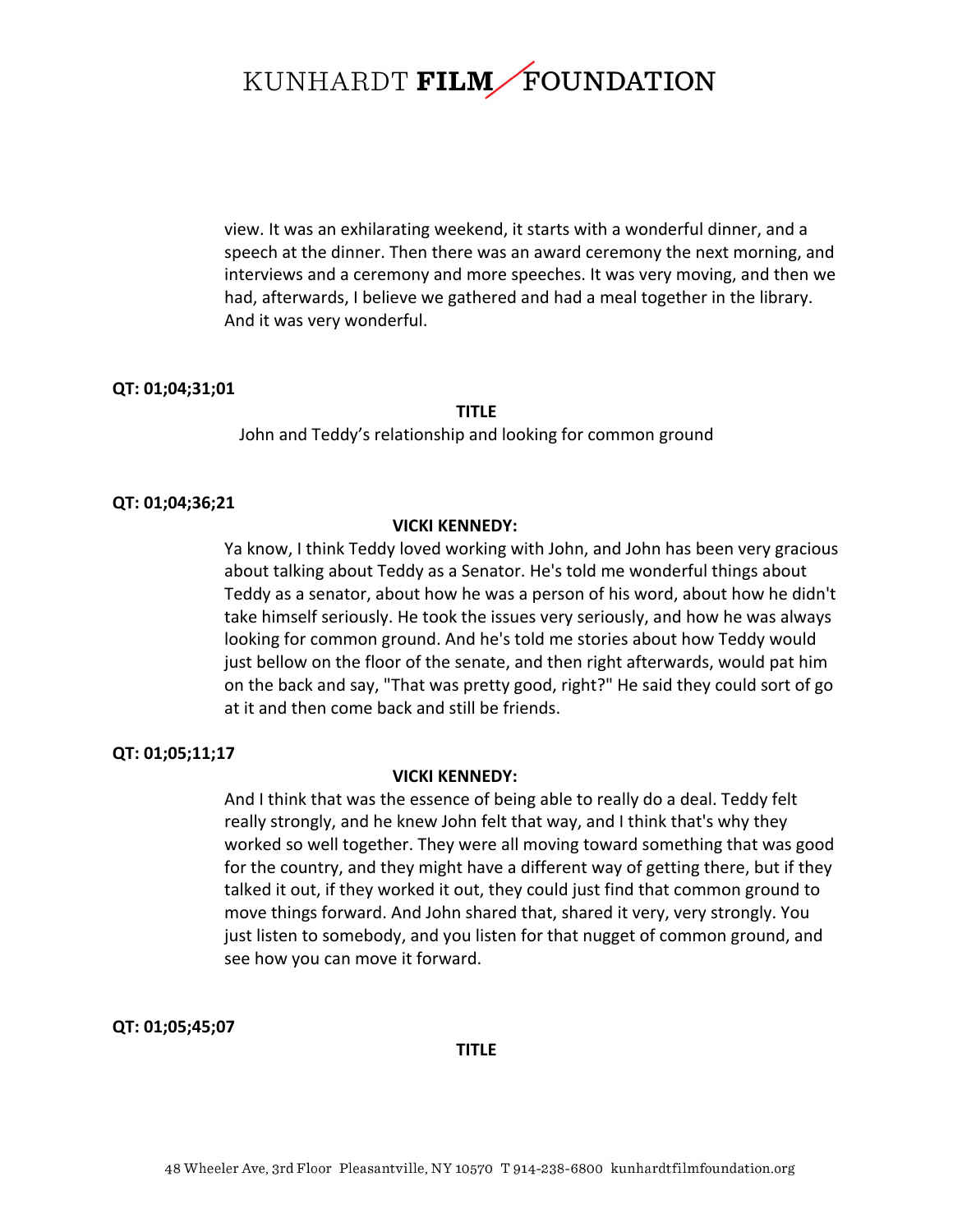## Today's political environment

### **QT: 01;05;50;02**

#### **VICKI KENNEDY:**

I think there's more common ground than people perhaps recognize, if they just sat and listened to each other. That's the important thing, and if personalities didn't get in the way, and that people weren't demonizing the other side. And John McCain understands that. Ted Kennedy understood that, that people can have different views, and still be patriots.

#### **QT: 01;06;17;20**

#### **TITLE**

Teddy and John worked well together

## **QT: 01;06;22;13**

#### **VICKI KENNEDY:**

I remember Teddy and John working together on several issues. They worked together on immigration very, very well. They would meet in early mornings, and have bipartisan meetings, trying to work through some very, very delicate issues, and they almost got there a couple of times. It required a lot of compromise on both sides, and people taking tough stands, but knowing what they're basic beliefs were, and knowing how far they could compromise, and then sticking with their compromises. They worked very, very well together.

#### **QT: 01;07;01;05**

**TITLE**

Both Teddy and John got pushback from their more partisan colleagues

#### **QT: 01;07;06;20**

## **VICKI KENNEDY:**

Teddy absolutely got pushback from his side of the isle on some of the positions that he took, without question, and I know John got pushback from his side of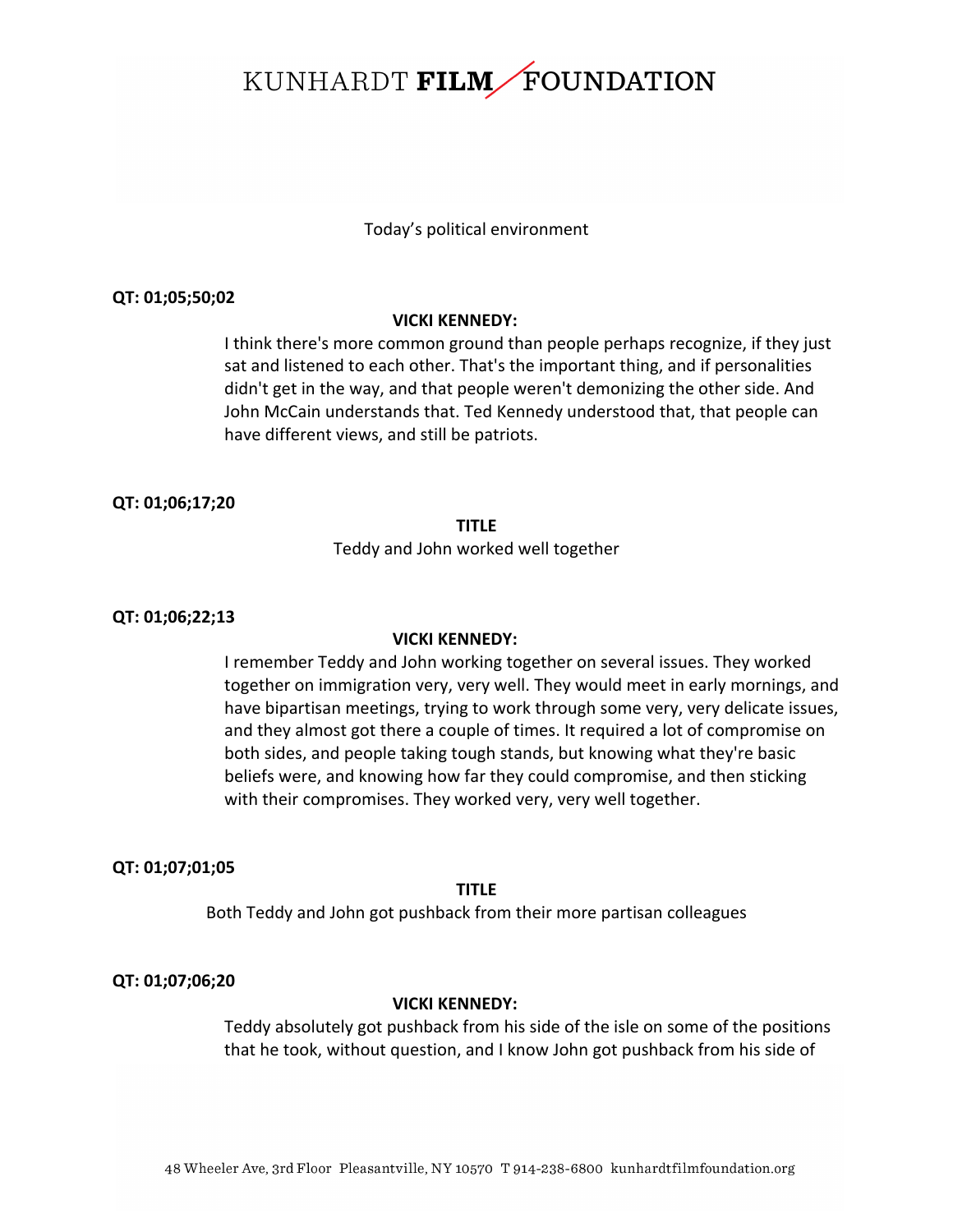the isle, on some of the positions that he took. I think they both viewed this as a sign that they were moving in the right direction.

#### **QT: 01;07;24;04**

## **TITLE**

Teddy and John shared a sense of purpose and joy

#### **QT: 01;07;30;14**

#### **VICKI KENNEDY:**

Teddy loved working with John McCain, they both had a great sense of humor, and they could find humor in situations, even in tense situations. I think that's what made this relationship so strong. We were talking about immigration, and there was a very tense moment in immigration, and one particular senator on the other side of the isle from Teddy had been particularly difficult in this negotiation. And John used his famous, we'll call it straight talk, so he used his straight talk, and he kind of blew up at the senator, I think very strategically.

#### **QT: 01;08;12;14**

#### **VICKI KENNEDY:**

And that senator stormed out of the negotiation and he went to Teddy, and he goes, "Pretty good, don't you think?" And then the negotiations went on and they—and they got to where they needed to go. Teddy came back, and he and John roared about that afterwards, and they just enjoyed each other. They said, "That was a very clever technique." It was that kind of thing, they were serious about their purpose, but they enjoyed what they were doing.

#### **QT: 01;08;37;12**

#### **VICKI KENNEDY:**

They both understood human nature, and human beings. And it was a wonderful thing to see.

#### **QT: 01;08;45;14**

#### **TITLE**

Both Teddy and John followed their family traditions of service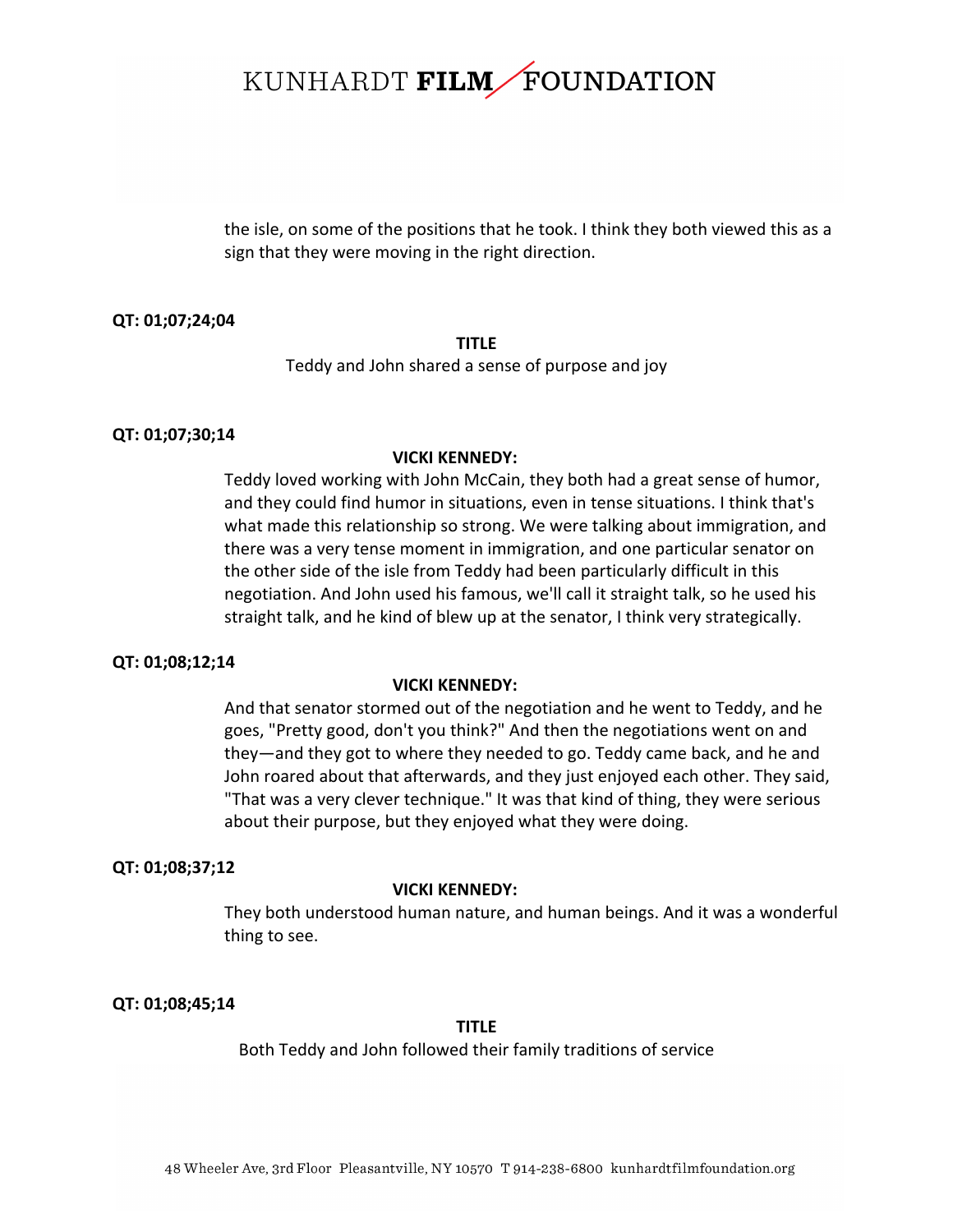#### **QT: 01;08;50;09**

#### **VICKI KENNEDY:**

I have to say that I so reject the characterization of either John or Teddy as nonconforming to their family traditions. To both of them, because John McCain followed in his family tradition, and has lived a lifetime of public service, and has been a hero, who has fought time and time again for this country. He's an incredible patriot, and if I may, I'd say the same thing about my husband, who spent a lifetime in public service. They both lived up to the finest traditions of the people in their families who came before.

#### **QT: 01;09;29;17**

## **TITLE**

John's life has been spent in service to country

#### **QT: 01;09;34;12**

#### **VICKI KENNEDY:**

John's life has been about service to country. If you look at it in a very broad way, the positions he's taken, the things he's done from campaign finance reform, when he bucked his own party, and was willing to stand up courageously for that. I think about his standing up on the Abu-Gharaib Prison torture situation and being outspoken; he and Teddy stood together on the Armed Services committee against that and it was a very powerful message that he gave on that. 

#### **QT: 01;10;16;02**

#### **VICKI KENNEDY:**

I think about his position on immigration reform and over and over again, I think about him now, how he stood up, he's standing up for regular order in the United States Senate. He's standing up for a senate to work the way it was historically meant to work. How he voted against a procedure on a health care bill that he felt was not—had not gone through the proper procedures. He wanted something aired in the light of day that had gone through committee. He stands up time and time again because he says, and—and I feel it so deeply, and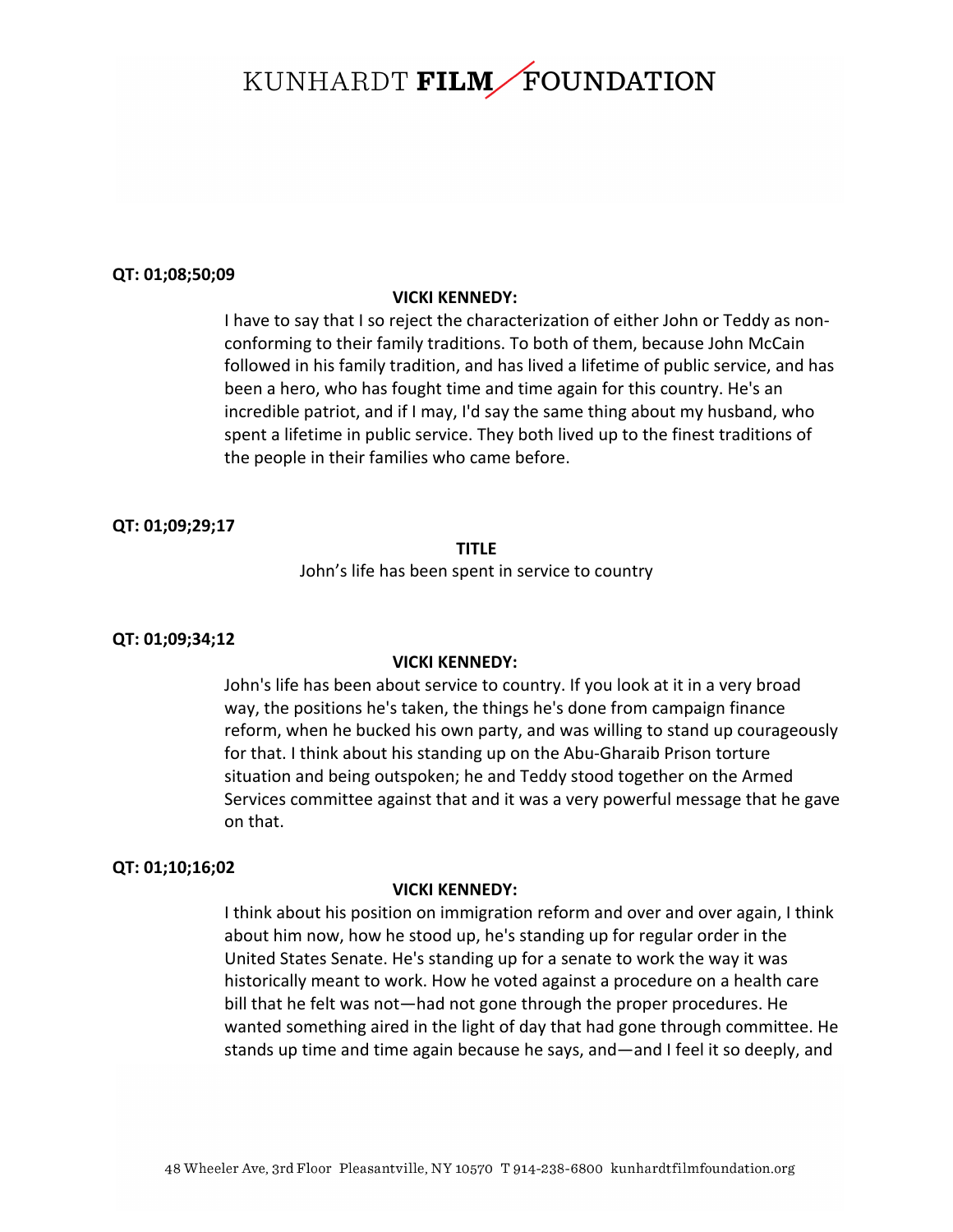people follow him because of it, that this is about something more than him, more than the moment, it's about our country, it's about the United States Senate, it's about the future. And I think that's part of the power of John McCain.

## **QT: 01;11;14;11**

#### **TITLE** John McCain is an American first

#### **QT: 01;11;18;18**

#### **VICKI KENNEDY:**

John McCain is without question a conservative. He's a principled conservative. He's certainly not a democrat, but he is a—he is a patriot, he's an American he-first, and he is a person who doesn't vilify the other side. He looks for ways to move the ball forward; he looks for ways to make progress for our country in a way that's true to his values. I think he is just the essence of what we want in a United States Senator.

#### **QT: 01;11;56;03**

#### **TITLE**

Teddy and John's relationship during the 2008 presidential campaign

#### **QT: 01;12;01;01**

#### **VICKI KENNEDY:**

They spoke during that campaign. There was certainly no animosity between them. They were still friends. And I-I recall so vividly and really, I was so touched. Before one of the debates in that campaign, Teddy fell ill, it was a brief illness, he had a hospital visit, but we were back home in time to actually watch the debate. And John started the debate by saying, "I just want to say something about my friend Ted Kennedy and hoping that he's feeling better." I mean that's—that's friendship, and this is—and the election was—was politics.

## **QT: 01;12;42;02**

#### **VICKI KENNEDY:**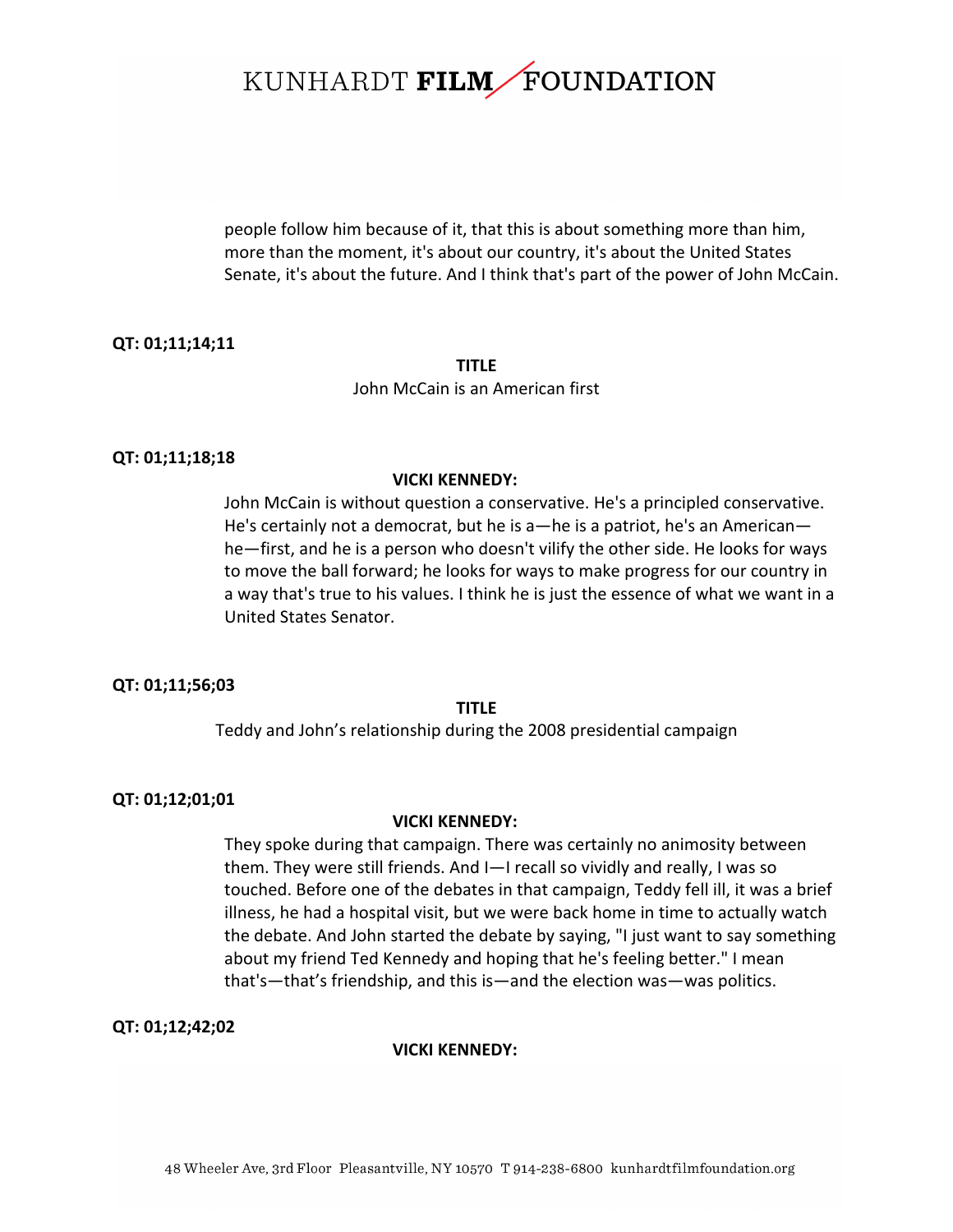And understandably they were going to be on different sides, John certainly never expected Teddy to be supporting him as the Republican nominee for president, and expected Teddy to vigorously support his candidate and his nominee. But that didn't impact the fact that they would still be friends.

#### **QT: 01;12;59;23**

## **TITLE** John and Teddy used to imitate each other

#### **QT: 01;13;05;00**

#### **VICKI KENNEDY:**

I've certainly heard John imitate him, and I can hear it in my mind's ear, Teddy saying, you know, "Oh, John." Absolutely.

#### **QT: 01;13;15;10**

#### **VICKI KENNEDY:**

It is very endearing.

## **QT: 01;13;17;04**

#### **TITLE**

John's speech at Teddy's memorial service

## **QT: 01;13;23;03**

## **VICKI KENNEDY:**

I recall John speaking at Teddy's memorial service very, very vividly. He was eloquent, he was funny, he was moving, and he did everything I had hoped he would do when we asked him to speak. It was so important to us, to all of our family, that he speak that evening and it was—he was—he was very, very special.

**QT: 01;13;47;13**

#### **TITLE**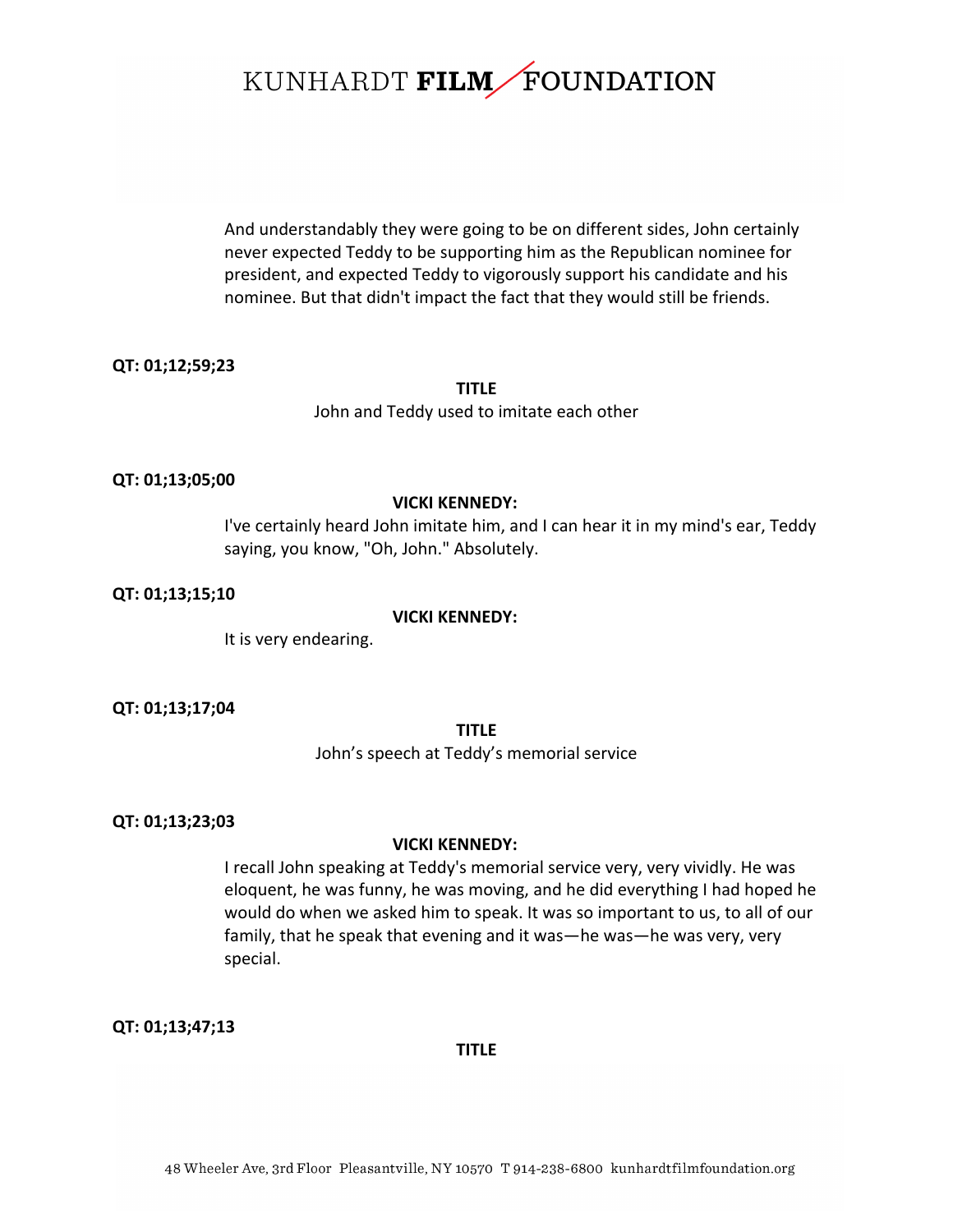Learning about John's diagnosis

#### **QT: 01;13;52;00**

#### **VICKI KENNEDY:**

I first heard that John had been diagnosed with brain cancer from my nephew, Congressman Joe Kennedy. He called me and—because he wanted me to hear it. I was shell-shocked, I couldn't believe it, and I kept—I said, "No, no, there must be—there must be a mistake. It just can't—this can't be right." And then I started to listen to news reports, and within just a very short period of time, all of my children and Teddy's children, all-you know, contacted me. For all of us, this was such a deep sadness and concern and worry. And of course, I immediately started reaching out to the McCain's, but it was just—it was a blow.

## **QT: 01;14;43;12**

#### **TITLE**

#### John has the same cancer Teddy had

#### **QT: 01;14;47;11**

## **VICKI KENNEDY:**

I was in absolute disbelief that John could have the same cancer that Teddy had. It was—it was—it was weird to me; it was—it was—it was not believable. I had— I had to take time to really absorb that this could be—that this could be happening. 

#### **QT: 01;15;05;19**

## **TITLE**

On John's attitude towards his diagnosis

## **QT: 01;15;10;04**

## **VICKI KENNEDY:**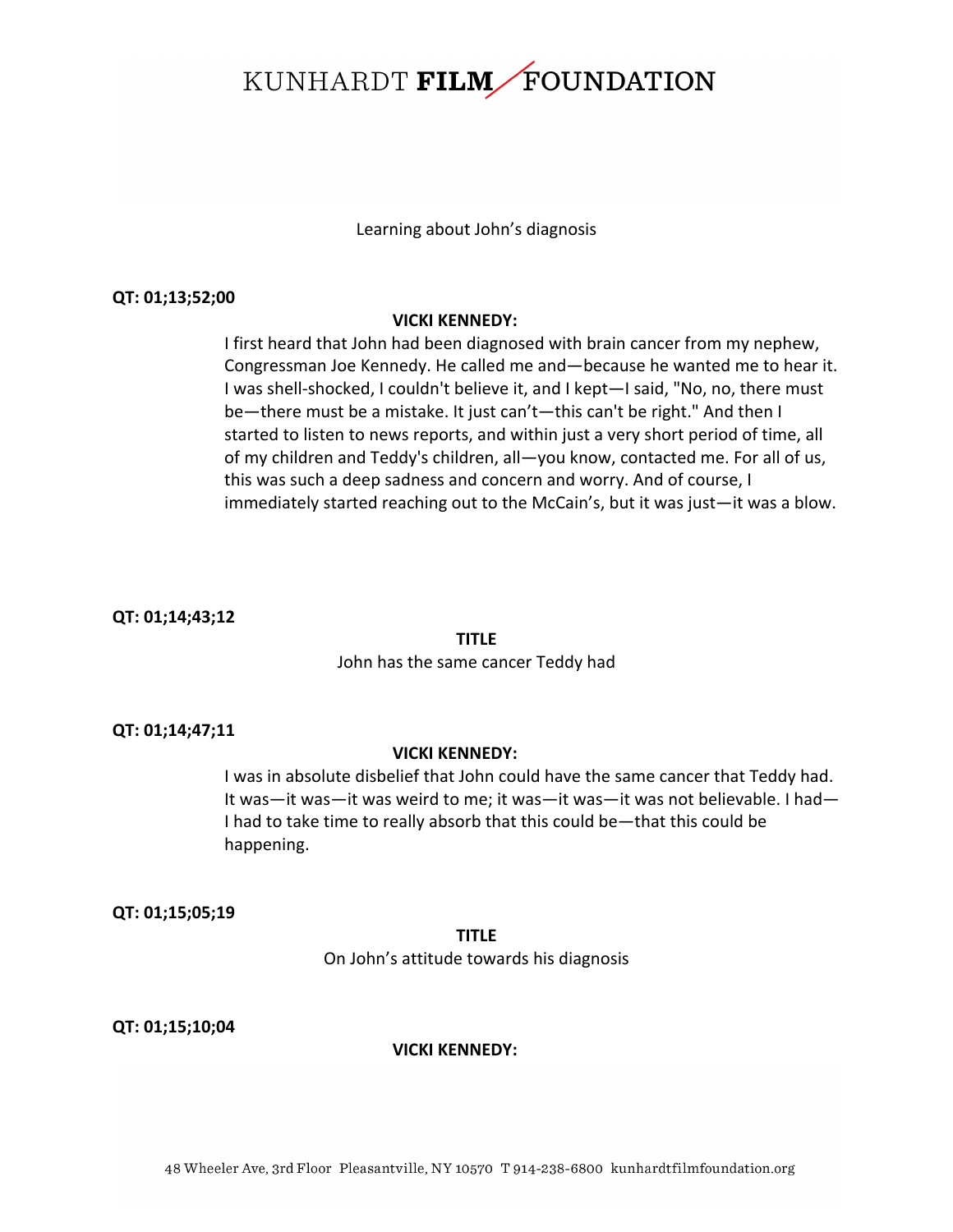I find that John's attitude toward this diagnosis is so similar to my husband's attitude toward the diagnosis. And I'm very uplifted by that. And it is that—this  $is$ —I've had suffering in my life, and this  $is$ —I am not going to let this define who I am. I've got living left to do, and I'm going to live. And that was Teddy's position, I remember Teddy saying that he had children who had had cancer, and his having this, having cancer was nothing compared to that. And I know John has said he's been through much worse things and it's this attitude of putting it in a place, but continuing, and, "I've got work to do, and I'm going to do that work, and I'm going to have my life, and I'm going to go on," and I think it's just so wonderful to have that attitude.

## **QT: 01;16;09;20**

#### **TITLE**

John's vote on the repeal of the Affordable Care Act

### **QT: 01;16;14;20**

#### **VICKI KENNEDY:**

I watched John cast the vote, the thumbs down, against the Skinny Repeal of Obamacare. I heard his speech. I-I heard-I read his statement, I-his speech later. Gotta backup because his speech wasn't—I heard his speech later, on regular order. I read his statement on regular order. I was so motivated that I actually wrote an op-ed about it. I thought it was such a moment for the United States Senate, to have a senator stand up for the senate. Yes, because I care about healthcare and I care about the Affordable Care Act. I cared about the vote, but I cared about the United States Senate, and that's what John was standing up for.

**QT: 01;17;06;16**

**TITLE** On John's recent speeches

**QT: 01;17;11;08**

#### **VICKI KENNEDY:**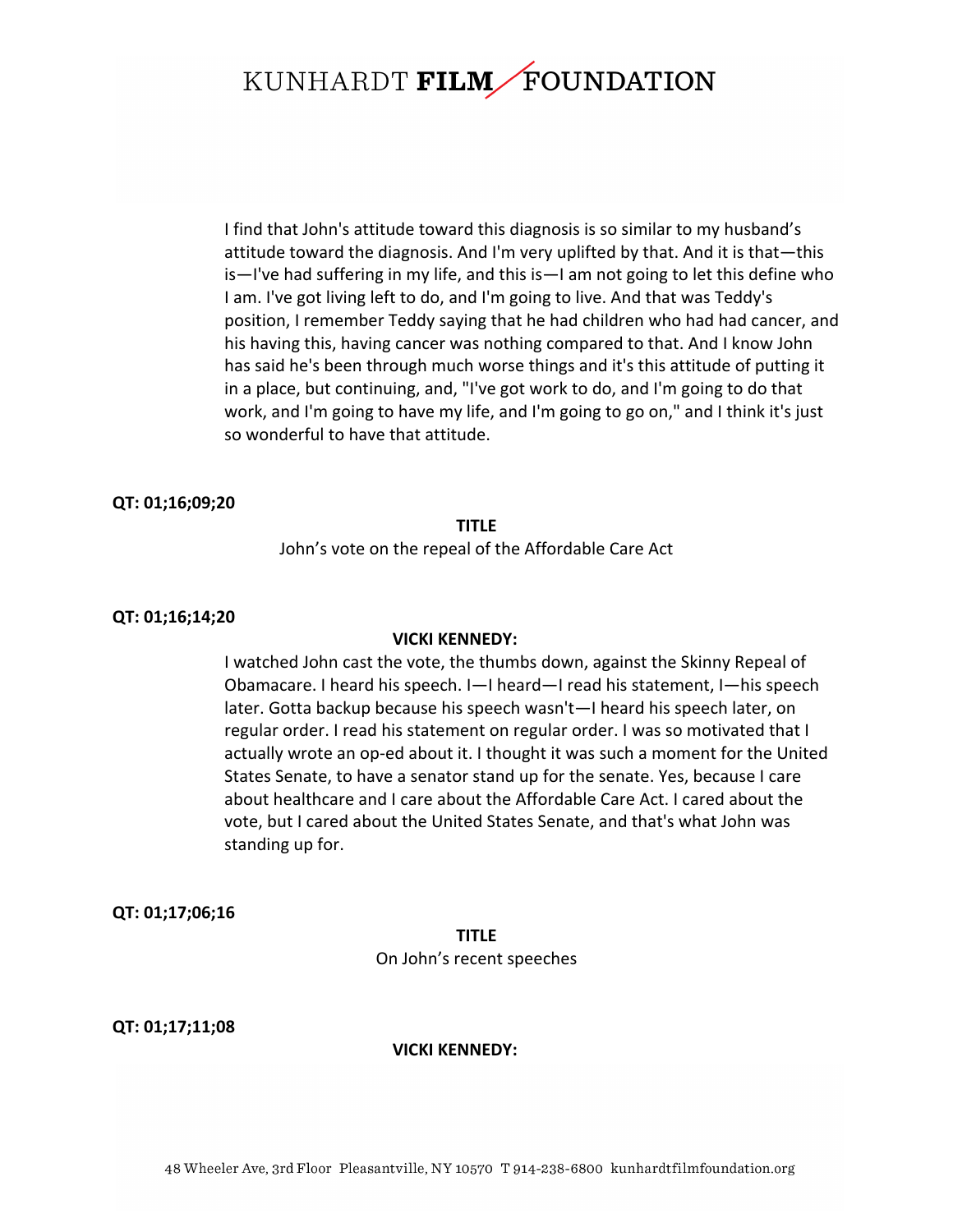I think John has made some incredible speeches. I think he has throughout his career. I think right now we're listening to him with open ears, and with a renewed interest maybe, with a special focus maybe. But his focusing on issues, I don't think is anything new. He's done that throughout his career. Maybe it's the way we're listening to him that's new.

## **QT: 01;17;44;14**

**TITLE** On optimism and belief in who we are

#### **QT: 01;17;50;00**

### **VICKI KENNEDY:**

If I didn't have hope that the senate could return to being a senate again, then I would just throw up my hands in exasperation, and that's not who I am. I am an optimist, and I believe John McCain is an optimist, and that's why he's speaking out, because he believes that things can return to regular order. Perhaps not tomorrow, perhaps not next week, but we all have to work toward making things better, again. We all have to listen to each other again. We have to go back and learn from our history. Throughout history, men and women of goodwill, in both parties, came together and faced the greatest challenges, they addressed the greatest challenges facing our nation. We need to be able to do that again. I think that's John McCain's message to us all.

## **QT: 01;18;40;06**

**TITLE** John McCain is a Lion of the Senate

## **QT: 01;18;44;11**

## **VICKI KENNEDY:**

I think John absolutely is another Lion of the Senate, without question.